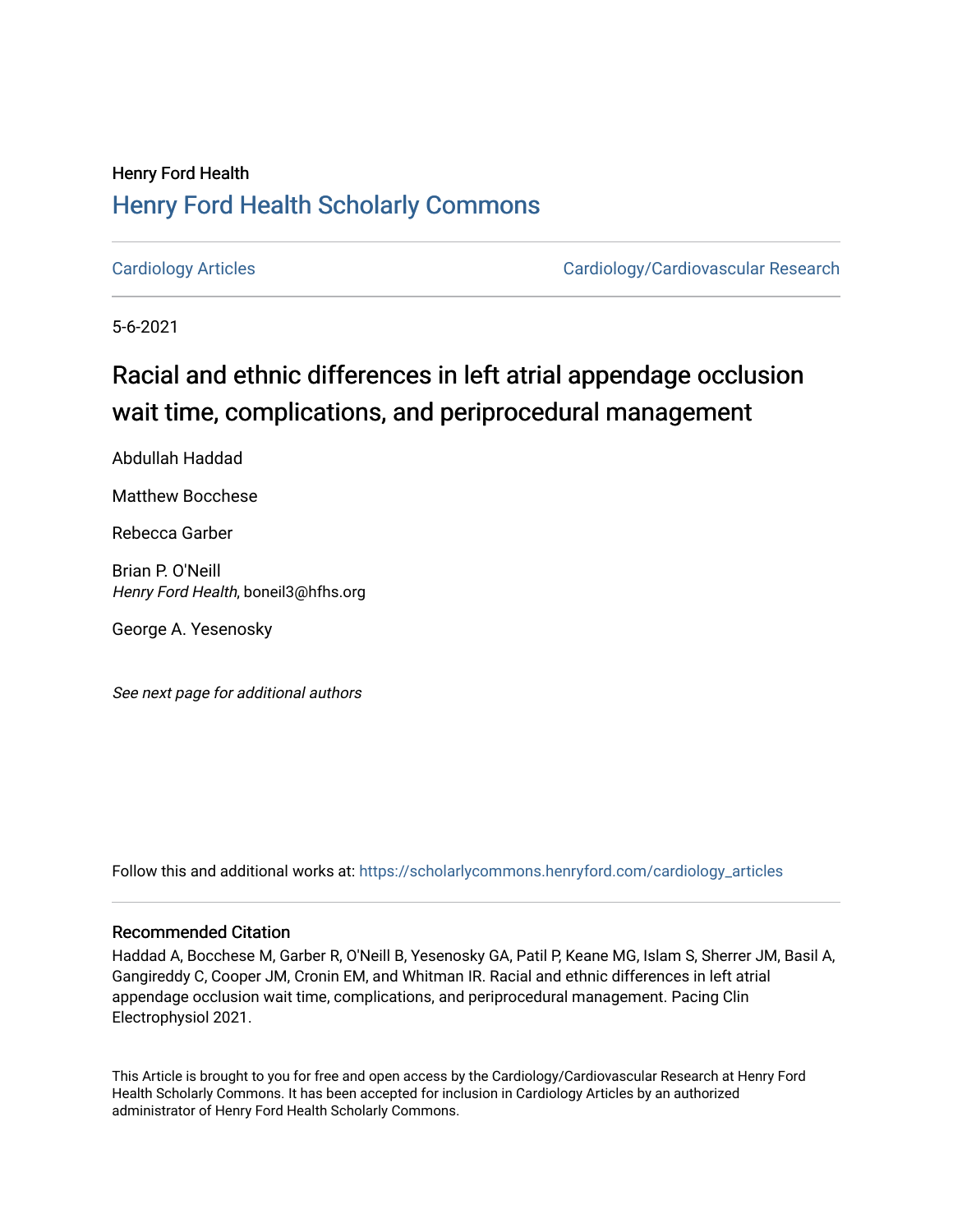#### Authors

Abdullah Haddad, Matthew Bocchese, Rebecca Garber, Brian P. O'Neill, George A. Yesenosky, Pravin Patil, Martin G. Keane, Sabrina Islam, Jacqueline M. Sherrer, Anuj Basil, Chethan Gangireddy, Joshua M. Cooper, Edmond M. Cronin, and Isaac R. Whitman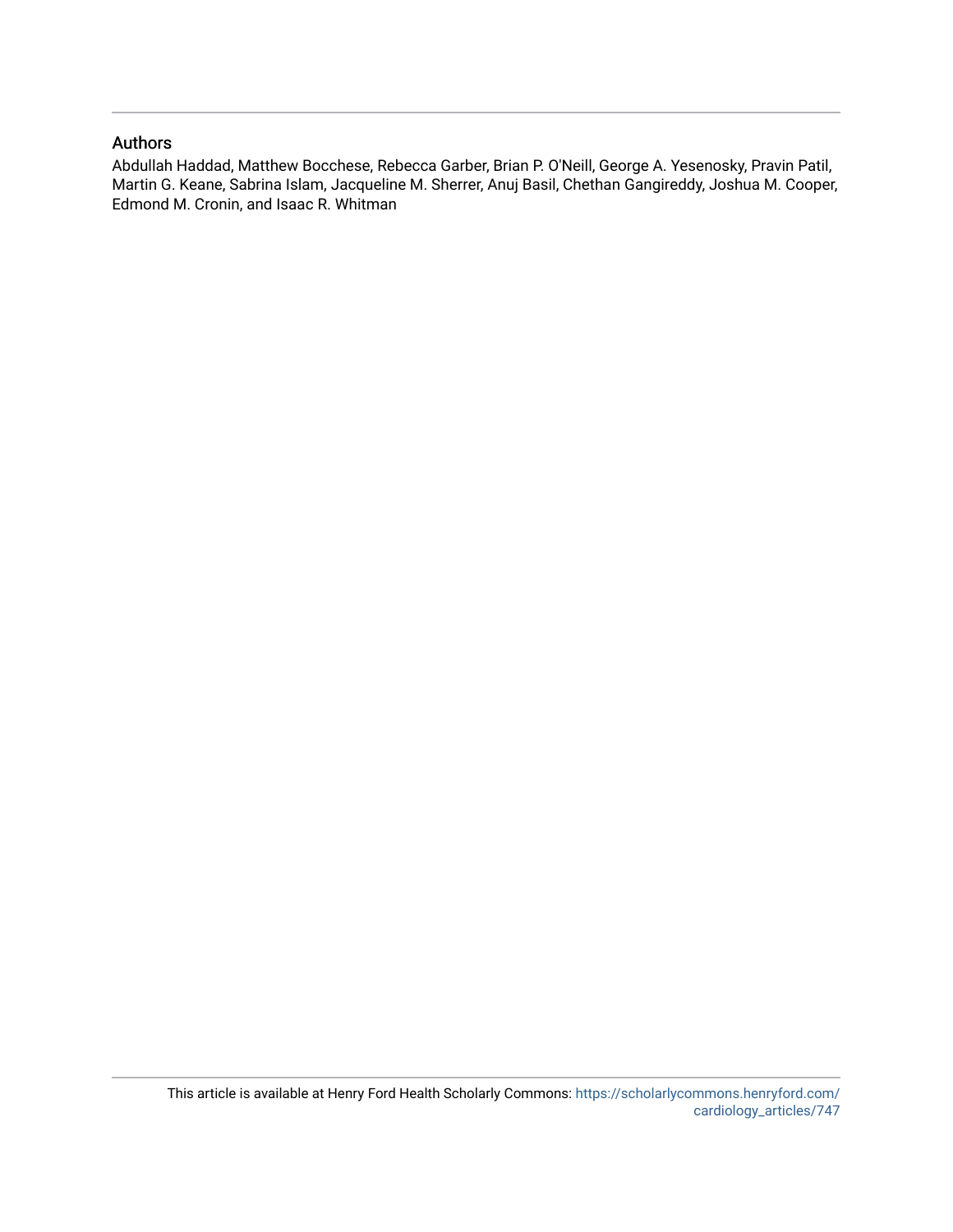## AF **DETECTION UNMATCHED ACCURACY**



**Reveal LINO™ Insertable Cardiac Monitoring System** 

# 99.7%

**Highest published** AF detection accuracy of any ICM.<sup>1</sup>

<sup>1</sup> Pürerfellner H, Sanders P, Sarkar S, et al. Adapting detection sensitivity based on evidence of irregular sinus arrhythmia to improve atrial fibrillation detection in insertable cardiac monitors. Europace. Published online October 3, 2017.

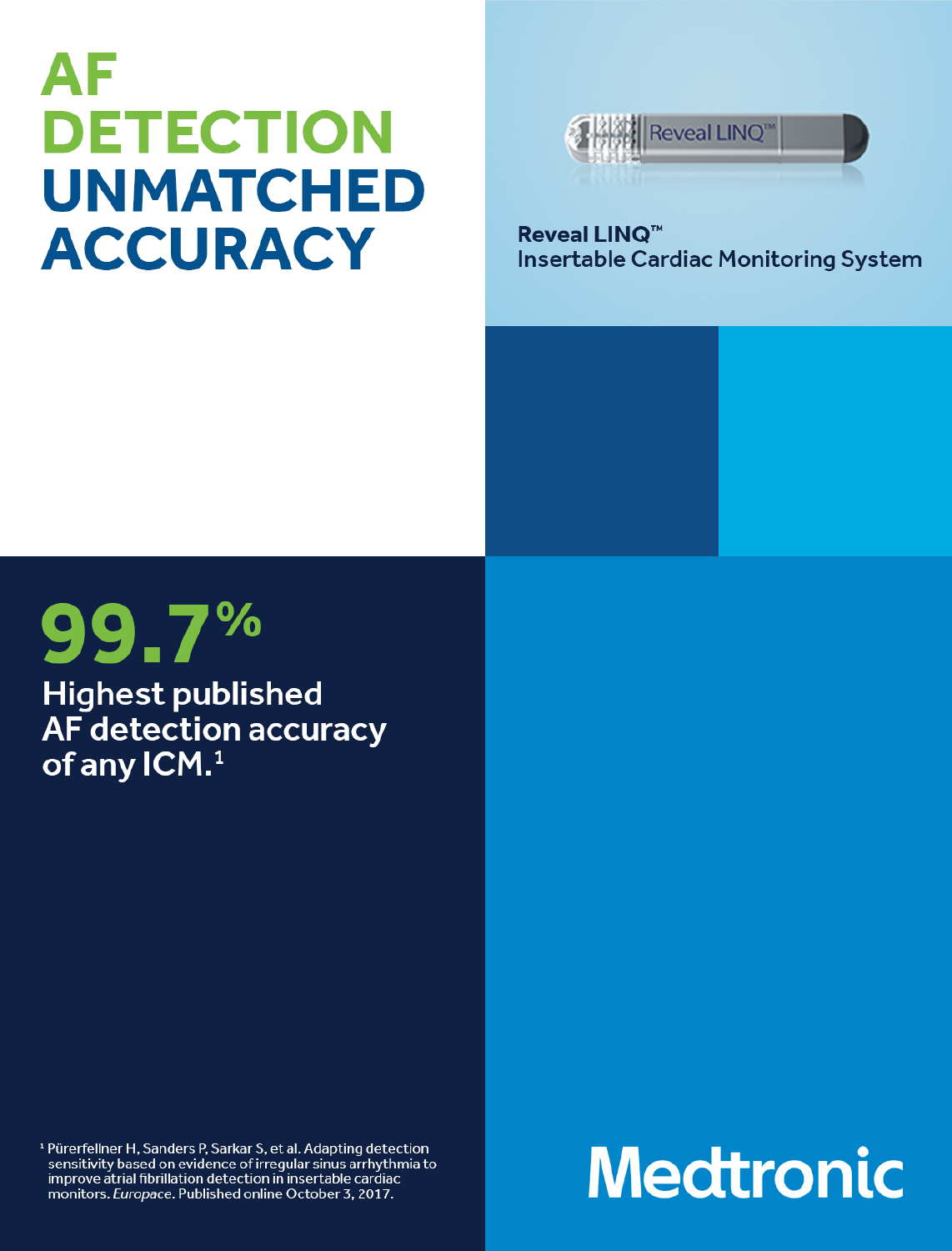#### Check for updates

DOI: 10.1111/pace.14255

**ORIGINAL - ELECTROPHYSIOLOGY**

## **PACE**

## **Racial and ethnic differences in left atrial appendage occlusion wait time, complications, and periprocedural management**

**Abdullah Haddad MD<sup>1</sup> © | Matthew Bocchese MD<sup>2</sup> | Rebecca Garber MD<sup>3</sup> | Brian O'Neill MD<sup>4</sup> | George A. Yesenosky MD<sup>5</sup> | Pravin Patil MD<sup>1</sup> | Martin G. Keane MD1 Sabrina Islam MPH, MD1 Jacqueline M. Sherrer CRNP1 Anuj Basil MD5 Chethan Gangireddy MPH, MD5 Joshua M. Cooper MD5 Edmond M. Cronin MD5 Isaac R. Whitman MD5**

<sup>1</sup> Sections of Cardiology, Lewis Katz School of Medicine, Temple University Hospital, Philadelphia, Pennsylvania, USA

<sup>2</sup> Department of Medicine, Lewis Katz School of Medicine, Temple University Hospital, Philadelphia, Pennsylvania, USA

<sup>3</sup> Lewis Katz School of Medicine, Temple University Hospital, Philadelphia, Pennsylvania, USA

<sup>4</sup> Division of Cardiology, Henry Ford Hospital, Detroit, Michigan, USA

<sup>5</sup> Cardiac Electrophysiology, Lewis Katz School of Medicine, Temple University Hospital, Philadelphia, Pennsylvania, USA

#### **Correspondence**

Isaac R. Whitman, MD, Section of Cardiac Electrophysiology, Lewis Katz School of Medicine at Temple University Hospital, 3401 N. Broad Street, Parkinson Pavilion 911, Philadelphia, PA 19140, USA.

Email: Isaac.Whitman@tuhs.temple.edu

#### **Abstract**

**Purpose:** Non-white patients are underrepresented in left atrial appendage occlusion (LAAO) trials, and racial disparities in LAAO periprocedural management are unknown. **Methods:** We assessed sociodemographics and comorbidities of consecutive patients at our institution undergoing LAAO between 2015 and 2020, then in adjusted analyses, compared procedural wait time, procedural complications, and post-procedure oral anticoagulation (OAC) use in whites versus non-whites.

**Results:** Among 109 patients undergoing LAAO (45% white), whites had lower  $CHA<sub>2</sub>DS<sub>2</sub> VASC scores, on average, than non-whites (4.0 vs. 4.8,  $p = .006$ ). There was$ no difference in median time from index event (IE) or initial outpatient cardiology encounter to LAAO procedure (whites 10.5 vs. non-whites 13.7 months, *p* = .9; 1.9 vs. 1.8 months,  $p = 0.6$ , respectively), and there was no difference in procedural complications (whites 4% vs. non-whites 5%,  $p = .33$ ). After adjusting for  $CHA<sub>2</sub>DS<sub>2</sub> VASC score$ , OAC use at discharge tended to be higher in whites (OR 2.4, 95% CI [0.9-6.0], *p* = .07). When restricting the analysis to those with prior gastrointestinal (GI) bleed, adjusting for  $CHA<sub>2</sub>DS<sub>2</sub>VASc$  score and GI bleed severity, whites had a nearly five-fold odds of being discharged on OAC (OR 4.6, 95% CI [1-21.8], *p* = 0.05). The association between race and discharge OAC was not mediated through income category (total mediation effect 19% 95% CI [-.04-0.11], *p* = .38).

**Conclusion:** Despite an increased prevalence of comorbidities amongst non-whites, wait time for LAAO and procedural complications were similar in whites versus nonwhites. Among those with prior GI bleed, whites were nearly five-fold more likely to be discharged on OAC than non-whites, independent of income.

#### **KEYWORDS**

atrial fibrillation, cerebrovascular accident, left atrial occlusion device, mediation analysis, racial disparities, Watchman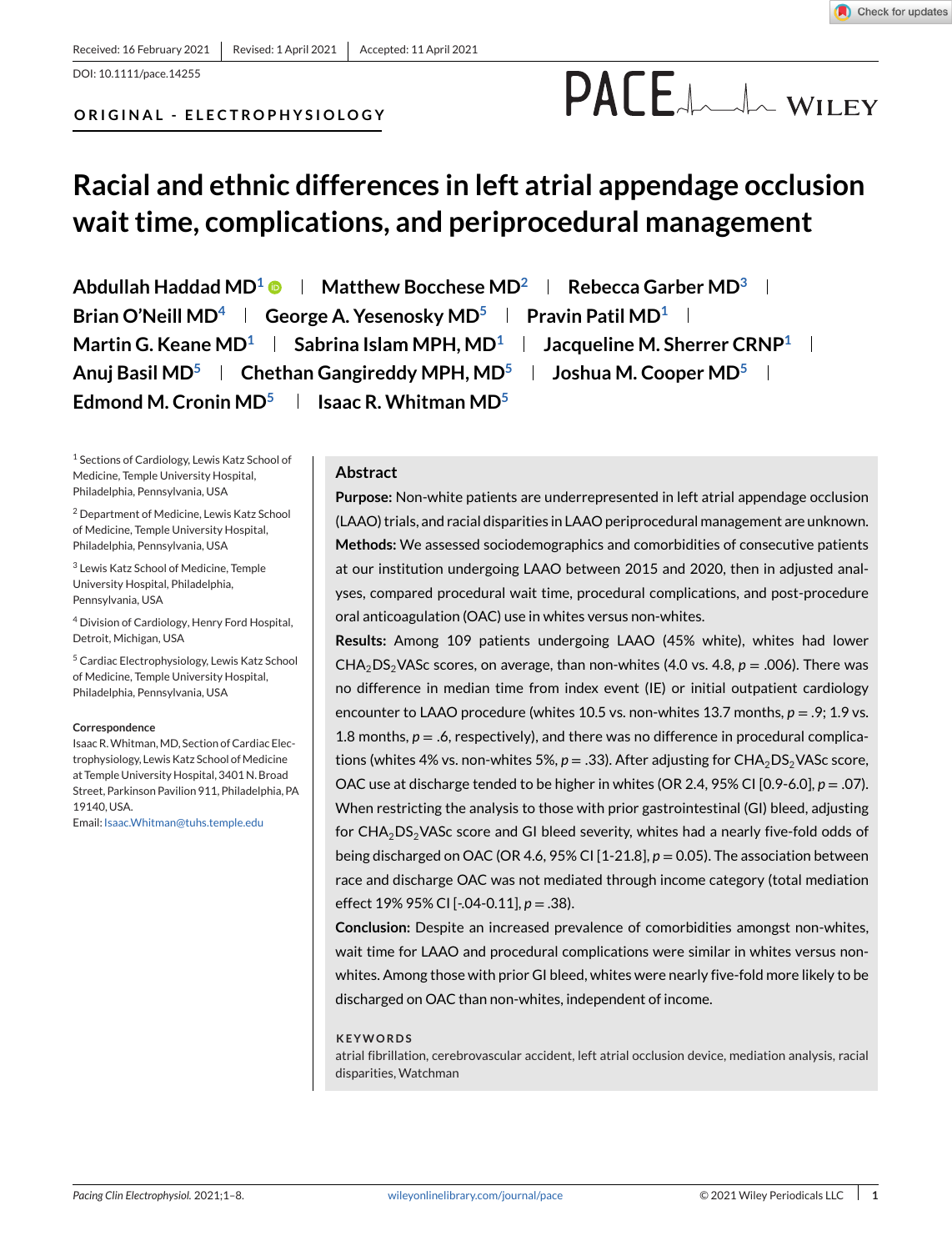### **1 INTRODUCTION**

Atrial fibrillation (AF) is the most common cardiac arrhythmia in the United States, and its prevalence is projected to increase as the population ages. $1$  It affects approximately 1% of the United States population and is the most common cause of embolic stroke.<sup>2-4</sup> The primary treatment strategy for stroke risk reduction is with chronic oral antico-agulation (OAC).<sup>[5](#page-8-0)</sup> Left atrial appendage occlusion (LAAO) has emerged as a stroke risk reduction strategy for patients in whom long-term OAC use is contraindicated and been demonstrated to be non-inferior to OAC.<sup>6-9</sup> LAAO by Watchman (Boston Scientific, St. Paul, Minnesota, USA) has emerged as the most common non-surgical LAAO strategy in the United States.<sup>[10](#page-9-0)</sup>

Despite blacks with AF having a greater risk of embolic stroke, $11$ and being more likely to have subtherapeutic anticoagulation and higher risk of hemorrhage when treated with warfarin for stroke prevention, $12$  large trials examining the benefits of Watchman implant have markedly underrepresented blacks, who comprise less than 2% of study cohorts. $6,7,9,13$  This may be, in part, due to a diminished referral pattern in blacks relative to whites for LAAO $14$  and that whites may be more likely to embrace new therapeutic medical technologies.<sup>[15](#page-9-0)</sup> These findings reflect a general trend in racial disparities in access to medical care, whereby non-white and indigent patients face greater barriers to continuity of care and medical care,  $16-18$  including advanced therapies such as percutaneous coronary intervention.<sup>[19](#page-9-0)</sup> and coronary bypass and valvular surgery.[14,20,21](#page-9-0)

Given the diverse socio-demographics in the United States, understanding disparities in the delivery of care across races and socioeconomic groups is essential. In white versus non-white patients undergoing LAAO, we compared patient socioeconomic and medical characteristics, examined differences in procedural wait time, procedural complications, post-LAAO anticoagulation regimen, and post-procedural follow-up parameters.

#### **2 METHODS**

We identified consecutive patients undergoing LAAO (Watchman) at our urban medical center between May 2015 and March 2020 through retrospective review of our electronic medical record, and patients were entered into an institutional clinical registry. In white versus nonwhite patients, we compared socio-demographic factors, medical comorbidities, procedural wait time from index event (IE), defined as time from event when a patient was deemed to be a poor candidate for long-term anticoagulation, and cardiology encounter to implant procedure, procedural complications, post-procedure anticoagulation regimen, adherence to protocoled 45-day follow-up transesophageal echocardiogram (TEE), and prevalence of LAAO leak.

The Watchman implant procedure has been previously described.[22](#page-9-0) Pre-procedural left atrial appendage sizing was done via cardiac computed tomography or TEE, and subsequently confirmed intraprocedurally by TEE. The implantation procedure was done under

TEE and fluoroscopic guidance. Device implantation procedures were performed jointly by an interventional cardiologist and cardiac electrophysiologist (five total implanting physicians at our institution), with an advanced fellow in training present during the majority of procedures. Safety outcomes related to device implantation were defined as cardiac perforation, pericardial effusion, cardiac tamponade, stroke, myocardial infarction, or death during the index hospitalization. There was no protocol for the use of anticoagulation aside from what was done in prior clinical trials.[7](#page-8-0) Post-procedural anticoagulation regimen was determined on an individual basis according to the treating physician.

Normally distributed continuous variables were reported as means  $\pm$  standard deviation and were compared using Student's *t*-test. Categorical variables were reported as proportions and were compared using the chi-square test. Income data were obtained by publicly available median income figures by zip code, and incorporated into the mediation analysis as a binary variable of above or below the poverty line.<sup>[23](#page-9-0)</sup> Times from IE and cardiology referral to device implant were reported as medians with interquartile range and comparisons between groups were performed using Cox regression models. Adjustments in time from IE and cardiology referral to device implant, and post implantation anticoagulation regimen were made for  $CHA<sub>2</sub>DS<sub>2</sub> VASC score. Adjustments for regressions comparing post$ procedural anticoagulation regimen were made for  $CHA<sub>2</sub>DS<sub>2</sub>VASc$ score and severity of gastrointestinal (GI) bleed (severe vs. less than severe). Variables included in the  $CHA<sub>2</sub>DS<sub>2</sub> VASC score were not$ individually adjusted for to avoid statistical redundancy and reduction in power. GI bleed was defined as severe if the patient required blood transfusion, or Type 3 bleed according to the Bleeding Academic Research Consortium definition for bleeding.<sup>[24](#page-9-0)</sup> Income was treated as a mediator on the forward pathway from race to anticoagulation use on discharge.[25](#page-9-0) Its effect on the relationship between race and OAC at discharge was assessed using maximum likelihood estimation in a structural equation model. We also examined whether there was any association in the OAC prescription pattern in those with ESRD versus non-ESRD patients using a logistic regression model. A two-tailed *p*-value of < .05 was considered statistically significant. All analyses were performed using STATA 15.1 Statistical Software (StataCorp, College Station, Texas, USA).

#### **3 RESULTS**

We identified 109 consecutive patients undergoing LAAO during the study period. Patient characteristics, including comorbidities and socio-demographics, are shown in Table [1.](#page-5-0) Non-white patients (*n* = 60, 55%) were mostly black ( $n = 42$ , 39% of total cohort), and of similar age to white patients. Overall, non-white patients were sicker than white patients, more frequently reported a prior history of stroke, and had higher average CHA<sub>2</sub>DS<sub>2</sub>VASc and HAS-BLED scores compared to whites. The cohort overall had a high prevalence of poverty (*n* = 40, 38%), and non-white patients were markedly more likely to be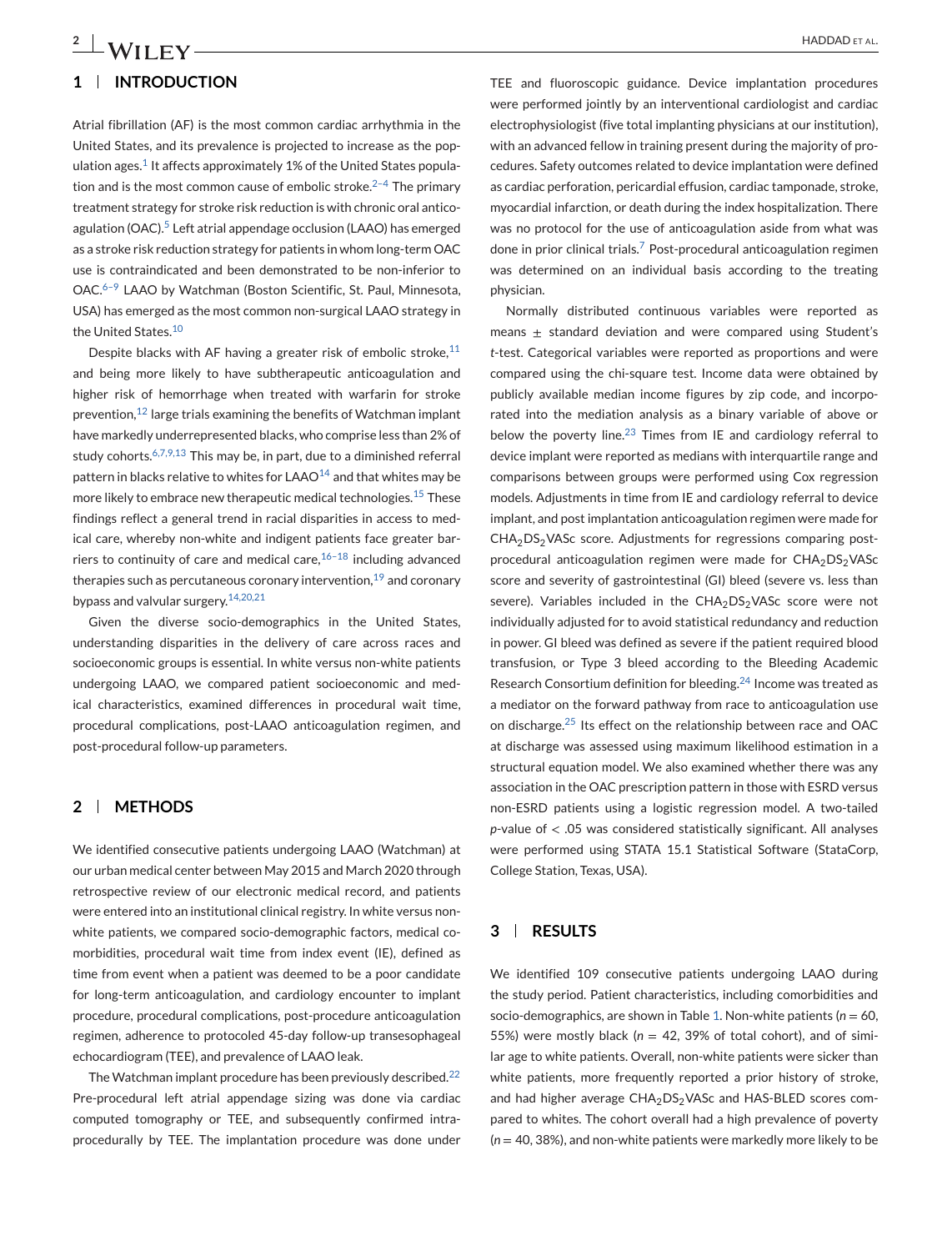#### <span id="page-5-0"></span>**TABLE 1** Baseline characteristics in white versus non-white patients

|                                                                                                                        | White ( $N = 49$ )                                           | Non-white $(N = 60)$                                         | P-value |
|------------------------------------------------------------------------------------------------------------------------|--------------------------------------------------------------|--------------------------------------------------------------|---------|
| Age, year                                                                                                              | $75.3 \pm 7.6$                                               | $72.5 \pm 9.8$                                               | .10     |
| Sex, female                                                                                                            | 27(55)                                                       | 25(42)                                                       | .16     |
| Race/ethnicity<br>White<br>African American<br>Hispanic<br>AsianOther                                                  | 49 (100)                                                     | 42 (70) 15 (25)<br>2(3)1(2)                                  |         |
| Hypertension                                                                                                           | 38 (78)                                                      | 50(83)                                                       | .45     |
| Diabetes mellitus                                                                                                      | 19 (39)                                                      | 32(53)                                                       | .13     |
| Cerebrovascular accident                                                                                               | 7(14)                                                        | 26(43)                                                       | .001    |
| Coronary artery disease                                                                                                | 16(41)                                                       | 19 (42)                                                      | .91     |
| Peripheral vascular disease                                                                                            | 9(18)                                                        | 10(17)                                                       | .82     |
| Congestive heart failure                                                                                               | 9(18)                                                        | 29 (48)                                                      | .001    |
| End stage renal disease                                                                                                | 0(0)                                                         | 12 (20)                                                      | < .001  |
| AF pattern<br>Paroxysmal<br>Persistent<br>PermanentUnknown                                                             | 29 (59)7 (14)<br>10 (20) 3 (6)                               | 36 (60) 7 (12)<br>9(15)8(13)                                 | .38     |
| CHA2DS2VASc Score (continuous)                                                                                         | $4.06 \pm 1.27$                                              | $4.80 \pm 1.47$                                              | .01     |
| CHA2DS2VASc Score (categorical)<br>$\mathbf{1}$<br>$\overline{2}$<br>3<br>4<br>5<br>6<br>78                            | 1(2)5(10)<br>10(20)<br>13(27)<br>14(29)<br>6(12)<br>0(0)0(0) | 0(0)3(5)<br>7(12)<br>20(33)<br>9(15)<br>13 (22)<br>6(10)2(3) | .05     |
| HAS-BLED Score (continuous)                                                                                            | $3.47 \pm 0.84$                                              | $4.18 \pm 0.95$                                              | < .001  |
| Insurance provider<br>Medicaid<br><b>MedicarePrivate</b>                                                               | 1(2)46(94)1(4)                                               | 6(10)51(85)3(5)                                              | .23     |
| Mean annual income (dollars)                                                                                           | $51,859 \pm 25,241$                                          | $29,714 \pm 12,038$                                          | < .001  |
| Below poverty line                                                                                                     | 7(15)                                                        | 33(55)                                                       | < .001  |
| Indication for Watchman<br>Major bleeding<br>Labile INR<br>Falls <sup>a</sup> Bruising <sup>b</sup> Other <sup>b</sup> | 37 (76) 2 (4)<br>4(8)<br>4(8)2(4)                            | 53 (88) 0 (0)<br>2(3)<br>0(0)5(8)                            | .04     |
| Type of bleeding<br>GI bleed<br>Intracranial hemorrhage<br>Epistaxis<br>HematuriaOther                                 | 23 (62) 3 (8)<br>3(8)<br>5(14)3(8)                           | 38 (70) 5 (9)<br>6(11)<br>0(0)5(9)                           | .09     |

Values are in N (%), mean ± SD. The *p* values are based on *t*-tests for continuous variables and chi-square tests for dichotomous variables.

 $CHA<sub>2</sub>DS<sub>2</sub> VASC Score: sum of consestive heart failure (+ 1), hypertension (+ 1), age 65 to 74 years (+ 1) and  $> 75$  years (+ 2), female sex (+ 1), diabetes mellitus$  $(+ 1)$ , previous stroke/transient ischemic attack  $(+ 2)$ , and vascular disease  $(+ 1)$ .

HAS-BLED Score: sum of (+ 1 for each) hypertension, renal disease, liver disease, previous stroke/transient ischemic attack, prior major bleeding or disposition to bleeding, labile INR if on warfarin, age > 65 years, medication use predisposing to bleeding, alcohol consumption of > 7 drinks/week.

Abbreviations: INR, international normalized ratio; AF, Atrial fibrillation.

aIn these patients, oral anticoagulation was felt unsafe and therefore Watchman was offered.

bThese patients refused lifelong oral anticoagulation and therefore Watchman was offered.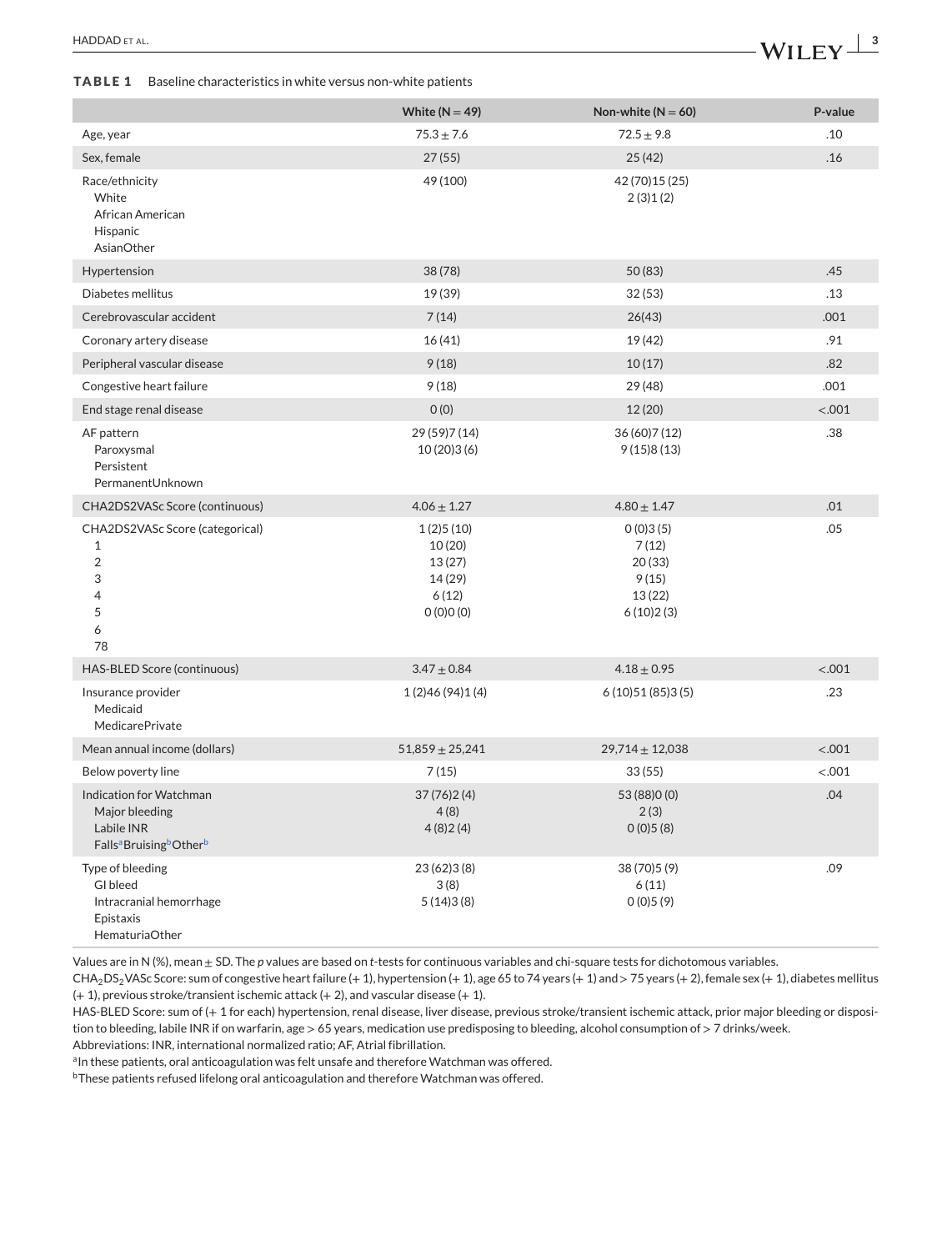**TABLE 2** Comparisons of time to implant, procedural complications, post LAAO implant anticoagulation use, and adherence to 45-day follow up transesophageal echocardiogram between white and non-white patients

|                                                                           | White                          | Non-white                       | $p$ -value                       |
|---------------------------------------------------------------------------|--------------------------------|---------------------------------|----------------------------------|
| Time from IE to implant, months                                           | $10.5(5.7-39.7)$               | $13.7(5.1 - 38.9)$              | .9 <sup>a</sup> , 1 <sup>b</sup> |
| Time from cardiology referral to implant, months                          | $1.9(1.1-4.0)$                 | $1.8(1.0-3.1)$                  | $.9^a, .6^b$                     |
| Discharge anticoagulation<br><b>OAC</b><br><b>DAPT</b>                    | 40 (81.6)<br>9(18.4)           | 40 (66.7)<br>20(33.3)           | $.08^c$ $05^d$                   |
| <b>OAC</b><br>Warfarin<br><b>DOAC</b>                                     | 22(55)<br>18(45)               | 20(51)<br>19 (49)               | .74 <sup>e</sup>                 |
| Complications<br>pericardial effusion<br>cardiac perforation<br>tamponade | 2(4)<br>2(100)<br>O(0)<br>O(0) | 3(5)<br>1(33)<br>1(33)<br>1(33) | .33 <sup>e</sup>                 |
| Follow up TEE $\leq$ 45 days                                              | 42 (91)                        | 51 (88)                         | .58 <sup>e</sup>                 |

Values are in n (%), time data are in median (IQR1-IQR3).

Abbreviations: DOAC, direct oral anticoagulants; OAC, oral anticoagulants; DAPT, dual antiplatelet therapy; TEE, transesophageal echocardiogram; GI, gastrointestinal; LAAO, Left atrial appendage occlusion; IE, index event.

<sup>a</sup>*p* values based on a univariable Cox regression model.

<sup>b</sup>*p* values based on a multivariable Cox regression model adjusting for CHA2DS2VASc score.

<sup>c</sup>p value is based on a univariable logistic regression model.

<sup>d</sup>p value is based on a multivariable logistic regression model, restricted to those with prior GI bleed, adjusting for CHA<sub>2</sub>DS<sub>2</sub>VASc and GI bleed severity. <sup>e</sup>*p* value is based on chi-square test.





in poverty than whites. There was no significant difference between the two groups in terms of medical insurance providers, with the vast majority of patients having Medicare. When comparing blacks and Hispanics, there was no significant difference in the baseline characteristics between the two groups (Supplementary Table S1). Compared to whites, non-white patients had similar times from IE, the majority of which were GI bleeds, and cardiology referral appointment to device implant (Table 2).

All patients had successful LAAO. Five patients experienced a procedural complication, all of which were pericardial effusions. One patient required pericardial drainage due to tamponade. One patient underwent emergent surgical intervention due to cardiac perforation. Of the five patients, two were white, and three were non-white; there was no difference in complication rates between groups (whites 4% vs. nonwhites 5%, *p* = .33).

After adjusting for  $CHA<sub>2</sub>DS<sub>2</sub> VASC score, white patients were twice$ as likely as non-white patients to be discharge on OAC rather than dual antiplatelet therapy. This observation did not meet statistical significance (unadjusted OR 2.2, 95% CI [0.9-5.5], *p* = .08; adjusted OR 2.4, 95% CI  $[0.9-6.0]$ ,  $p = .07$ ). However, when restricting the analysis to those with prior GI bleed as the indication for LAAO, after adjusting for  $CHA<sub>2</sub>DS<sub>2</sub>VASc$  and severity of GI bleed, whites were nearly five times more likely to be discharged on OAC versus dual antiplatelet therapy compared to non-whites (unadjusted OR 3.1, 95% CI [0.76- 12.4], *p* = .1; adjusted OR 4.6, 95% CI [1-21.8], *p* = .05) (Figure 1). In those who were discharged on OAC, warfarin was prescribed for 22 (55%) of white patients compared to 20 (50%) of non-white patients and there was no statistical difference between the two groups  $(p=.74)$ .

In our study cohort, there were 12 patients with end stage renal disease (ESRD), all of whom were black. Most of our ESRD patients, 67% (eight patients) were discharged on OAC regimen. There was no significant difference in the use of OAC when comparing ESRD patients versus non-ESRD patients (OR 1.4, 95% CI [0.4-5.2], *p* = .6).

In examining the extent to which income may mediate the racial difference on OAC use at discharge, income did not statistically influence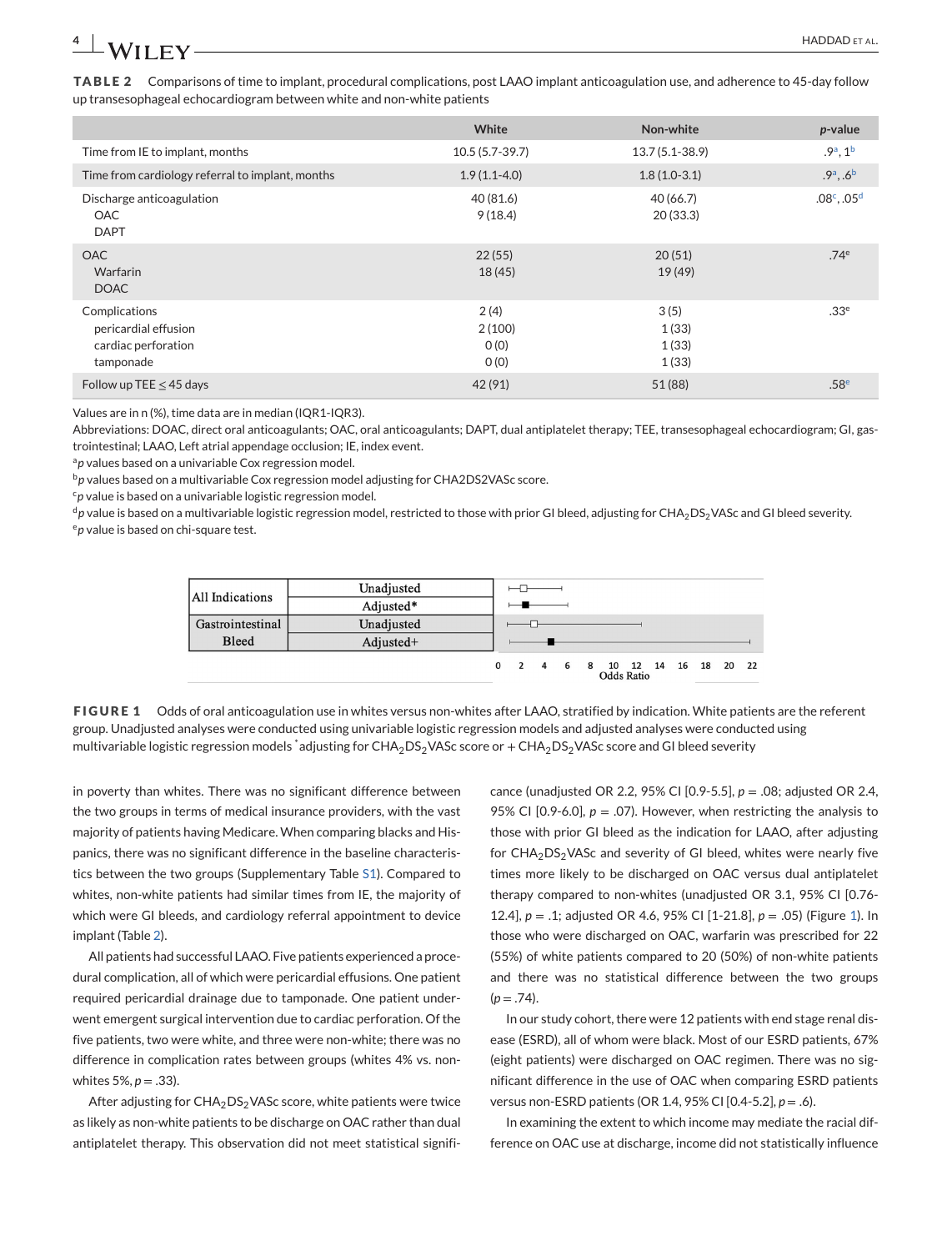the relationship between race and discharge anticoagulation regimen (*p* = .38). Income only accounted for 19% (95% CI [- 0.04-0.11]), *p* = .38) of the total effect of race on discharge OAC regimen.

Excluding patients who had their 45-day follow-up TEE postponed due to the SARS-CoV-2 pandemic (white,  $n = 3$ ; non-white,  $n = 2$ ), protocoled 45-day follow-up TEE was done within 45 days in 91% of whites and 88% of non-whites ( $p = .58$ ). Three patients had peri-device leak of  $> 5$  mm at the follow-up TEE, all of whom were non-white ( $p = .1$ ).

#### **4 DISCUSSION**

In the context of national racial disparities in medical care and underrepresentation of minority races and ethnicities in major LAAO trials,  $6,7,9,13$  we examined a racially diverse group of consecutive patients undergoing LAAO procedures at our urban institution. We compared patient comorbid and socio-demographic characteristics, procedural wait times, complications, discharge medical regimen, and follow up TEE results in white versus non-white patients. Although non-white patients were markedly sicker and more frequently living in poverty, procedural wait times and complications between whites and non-whites did not significantly differ. However, post-procedural medical management demonstrated more prevalent use of OAC in whites than in non-whites, particularly in a subset of patients with a history of GI bleed.

AF is more common in whites compared with non-whites, $26-28$ despite a greater incidence of risk factors for AF amongst nonwhites, who also suffer greater morbidity associated with AF, including stroke.<sup>[11,29](#page-9-0)</sup> As LAAO is the preferred alternative for stroke prevention in patients with a contraindication to OAC understanding racial disparities in those undergoing LAAO is critical.

Consistent with national trends in racial disparity,  $30$  we found that non-white patients had more medical co-morbidities at baseline than whites. Hispanics had a similar prevalence of co-morbidities when compared to black patients. Given that patient co-morbidity is strongly associated with differences in race and ethnicity, the higher risk of procedural complications in sicker patients may disproportionately affect minority races and ethnicities. $31,32$  In fact, our racially diverse population had more co-morbidities compared to the patient cohorts in the PROTECT AF and PREVAIL trials with regard to congestive heart failure (34.9% vs. 23.4% and 26.8%, respectively), stroke (30.3% vs. 17.7% and 27.5%) and diabetes (46.8% vs. 24.4% and 33.8%)..<sup>[6,7,9](#page-8-0)</sup> In addition to being sicker than whites, non-white patients in our study were more likely to be impoverished, and may be more representative of urban populations in the United States.<sup>[33](#page-9-0)</sup> The morbidity of patients in our study was similar to that which was found examining LAAO patients among different racial groups in the National Inpatient Sample, suggesting that our population may be more representative of what is observed outside clinical trials.[14](#page-9-0)

While it has been reported that blacks may have reduced access to LAAO, $14,34$  we found that non-whites, who were also poorer than whites in our study, had similar wait times for LAAO when compared to

whites once they had been referred. Impoverished patients often have more obstacles to advanced forms of therapy such as  $LAAO$ ,  $16-18$  and race-related healthcare disparities in the United States persist after accounting for income. $35$  Longer procedural wait times have corre-lated with worse outcomes and lower patient satisfaction.<sup>[36,37](#page-9-0)</sup> Disparities in procedural wait times along racial lines have been reported. $38$ However, we did not observe a significant difference LAAO wait time according to race, with any difference perhaps mitigated by prevalent relative uniformity in health insurance provider in our population, or other system factors related to serving an impoverished community.

While there was no difference in procedural wait times between whites and non-whites, most patients across races had government based medical coverage (i.e. Medicare or Medicaid). As there is an interplay between race and insurance that contributes to access to care,  $39$ it may be that insurance coverage serves as an equalizer in leveling procedural wait times. It may also be that at a hospital such as ours where the large majority of patients are minorities and on government based medical coverage, the system is more adept in navigating the challenges of progressing from hospitalization to outpatient referral to elective procedural intervention. It is provocative that in some con-texts, there are differences in wait time across race or income, [38,40](#page-9-0) but in other scenarios, as in the present study, this is not the case. Whether these differences in socioeconomic disparities are related to bias or an effect of the degree of heterogeneity in patient mix, or something else, is unknown. In a population with greater heterogeneity in insurance coverage, and thus more variability in prior authorization practices and reimbursement policies, differences in procedural wait times may be exaggerated.

Despite there being no difference between race groups in procedural wait times, it is notable that the overall median wait times from IE to LAAO procedure and cardiology referral to LAAO procedure were 13.5 and 1.85 months, respectively. This represents a period of time, off of OAC, prior to LAAO, during which patients were vulnerable to cardio-embolic events. Relative uniformity of insurance coverage across patients, urban geography, and service of an underserved community may be equalizers in procedural wait times, but may be in and of themselves be tied to delays in care.

We found no difference in acute procedural complications in LAAO when comparing whites versus non-whites. The incidence of procedural complications across racial and socioeconomic lines has been shown in catheter based and cardiac procedures,  $41,42$  although is not a uniform observation in other procedural populations.[43](#page-9-0) A recent analysis of the National Inpatient Sample to assess racial and ethnic disparities in the utilization of structural heart disease interventions in the United States, including LAAO, revealed that while TAVR and LAAO may be under-utilized in minorities, outcomes across racial lines are similar.<sup>[14](#page-9-0)</sup> In our racially diverse population of consecutive patients undergoing LAAO, there was no difference in acute complications after LAAO, despite an increased prevalence of co-morbidities. Our overall complication rate is similar to that of previous published studies of LAAO with Watchman.<sup>[6,7](#page-8-0)</sup>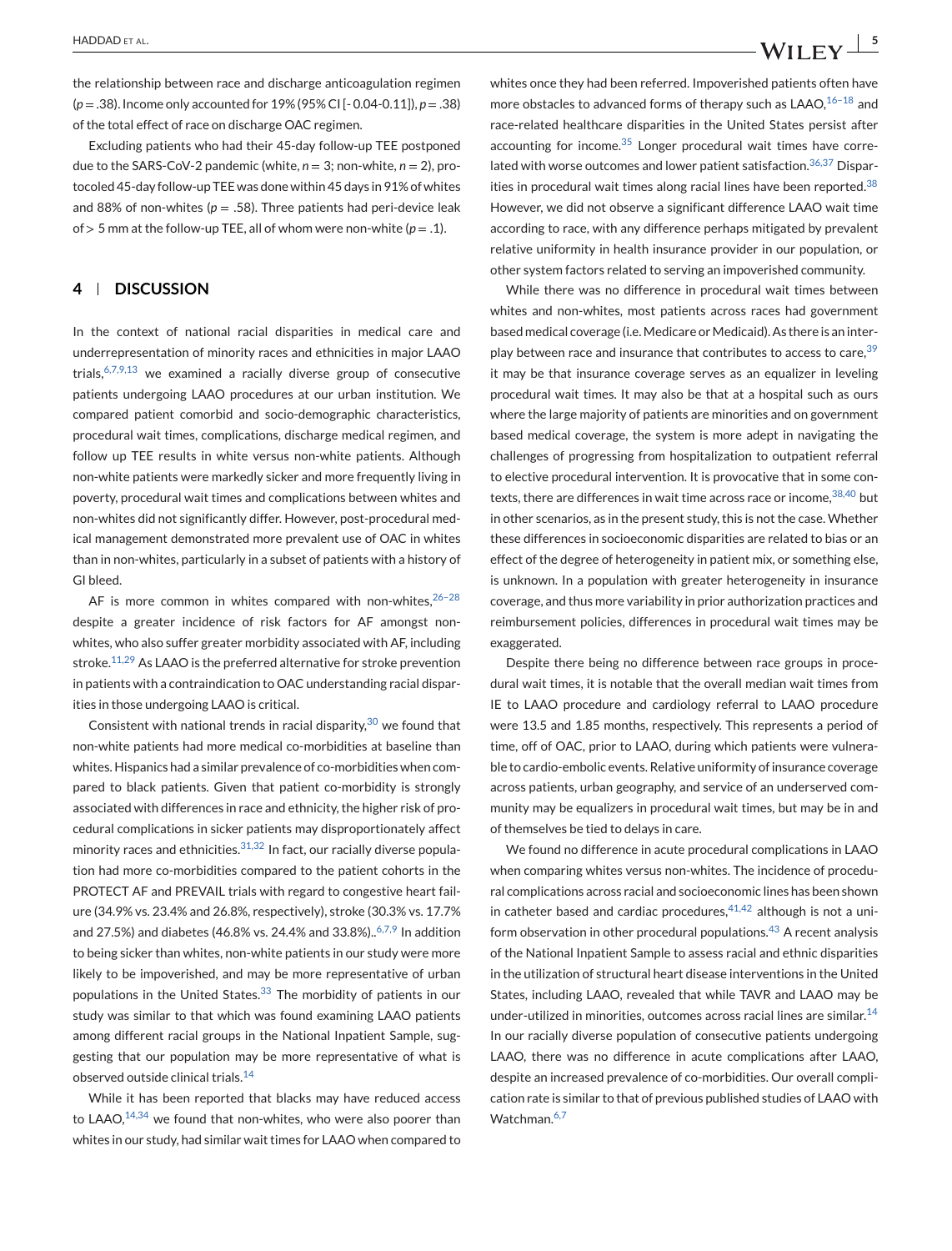<span id="page-8-0"></span>Watchman implantation guidelines stipulate that OAC is recommended for the 45 days after LAAO to protect against device-related thrombus as endothelialization over the occlusion device occurs with no difference in the safety profile when using Direct Oral Anticoagulation (DOAC) or warfarin.<sup>7,44</sup> However, in a multicenter prospective trial, the use of OAC was contraindicated in 73% of patients under-going Watchman placement,<sup>[45](#page-9-0)</sup> although the threshold for when OAC is "contraindicated" is somewhat subjective and often incorporates patient preference.<sup>[46](#page-9-0)</sup> When discharging a patient in whom OAC is contraindicated after Watchman implant, dual antiplatelet therapy is suggested. $47$  In our analysis, the majority of the patients were discharged on OAC. However, there was a trend toward more prevalent use of dual antiplatelet therapy in non-white patients when compared to whites. When restricting the analysis to patients with prior GI bleed, in whom the decision to discharge on OAC versus dual antiplatelet therapy is most pertinent, whites were nearly three-fold more likely to be discharged on OAC than non-whites (non-significant). This trend became statistically significant and the racial difference more marked after adjusting for both stroke risk and severity of GI bleed.

The risk versus benefit of anticoagulation in ESRD patients with AF is controversial and recently investigated in large trials.  $48-50$  Nonetheless, the presence of underlying ESRD in patients undergoing LAAO implant had no association with the post implant anticoagulation regimen. Therefore, despite all ESRD patients in our cohort being black, the presence of ESRD alone could not account for the differences between OAC use non-whites and whites.

Although there was a significant difference in the income between whites and non-whites, income category was not a significant mediator in the relationship between race and discharge OAC regimen. This could be explained by the fact that all patients had medical coverage, mostly government based medical insurance, which could have mitigated the effect of income gap between the two groups on post-Watchman OAC regimen.

This study had several limitations. The single center, observational design allows for regional selection bias, other unmeasured biases, and potentially identifies associations, but not causation. Nonetheless, sampling a large, urban, largely impoverished population provides data that may be generalizable to other urban centers. Importantly, we did not capture community referral patterns for LAAO, and therefore how race or income disparity may be associated with utilization of LAAO was not examined. Income was not measured on an individual level but rather obtained from publicly available income data by zip code. Further study is warranted to understand the degree to which non-white or impoverished patients are under-referred for LAAO. Because our study was not powered specifically to address differences in rare procedural complications between groups, there exists the possibility of Type II error. Moreover, complications after discharge from the procedural hospitalization were not captured. There was no specific protocol for post-procedure OAC regimen. The decision making for the use of OAC versus dual antiplatelet post-procedurally was not identified, but as each decision is patient and proceduralist specific, these findings

may nonetheless be generalizable. The lack of significant difference in the

#### **5 CONCLUSION**

Significant differences in baseline patient characteristics and comorbidities between white and non-white patients undergoing LAAO implantation do exist. However, these differences did not translate into longer procedural wait times, acute procedural complications, or disparate results on follow-up 45-day TEE. However, upon discharge immediately after LAAO, OAC versus dual antiplatelet therapy is more common in whites versus non-whites, a relationship that is markedly more pronounced in those with prior GI bleed and independent of level of income.

#### **DATA AVAILABILITY STATEMENT**

The data that support the findings of this study are available from the corresponding author upon reasonable request.

#### **CODE AVAILABILITY**

Stata 15.1

#### **ORCID**

*Abdullah Haddad M[D](https://orcid.org/0000-0002-6984-4717)* <https://orcid.org/0000-0002-6984-4717>

#### **REFERENCES**

- 1. Naccarelli GV, Varker H, Lin J, Schulman KL. Increasing prevalence of atrial fibrillation and flutter in the United States. *Am J Cardiol*. 2009;104:1534-1539.
- 2. Feinberg WM, Blackshear JL, Laupacis A, Kronmal R, Prevalence HRG. Age distribution, and gender of patients with atrial fibrillation: analysis and implications. *Arch Internal Med*. 1995;155:469-473.
- 3. Go AS, Hylek EM, Phillips KA, et al. Prevalence of diagnosed atrial fibrillation in adultsnational implications for rhythm management and stroke prevention: the anticoagulation and risk factors in atrial fibrillation (ATRIA) study. *JAMA*. 2001;285:2370-2375.
- 4. Chugh SS, Havmoeller R, Narayanan K, et al. Worldwide epidemiology of atrial fibrillation: a Global Burden of Disease 2010 Study.*Circulation*. 2014;129:837-847.
- 5. January CT, Wann LS, Calkins H, et al. AHA/ACC/HRS focused update of the 2014 AHA/ACC/HRS guideline for the management of patients with atrial fibrillation: a report of the american college of cardiology/american heart association task force on clinical practice guidelines and the heart rhythm society in collaboration with the society of thoracic surgeons. *Circulation*. 2019;140:e125-e51.
- 6. Holmes DR Jr, Kar S, Price MJ, et al. Prospective randomized evaluation of the Watchman Left Atrial Appendage Closure device in patients with atrial fibrillation versus long-term warfarin therapy: the PREVAIL trial. *J Am Coll Cardiol*. 2014;64:1-12.
- 7. Holmes DR, Reddy VY, Turi ZG, et al. Percutaneous closure of the left atrial appendage versus warfarin therapy for prevention of stroke in patients with atrial fibrillation: a randomised non-inferiority trial. *Lancet*. 2009;374:534-542.
- 8. January CT, Wann LS, Calkins H, et al. AHA/ACC/HRS Focused Update of the 2014 AHA/ACC/HRS Guideline for the Management of Patients With Atrial Fibrillation. A Report of the American College of Cardiol-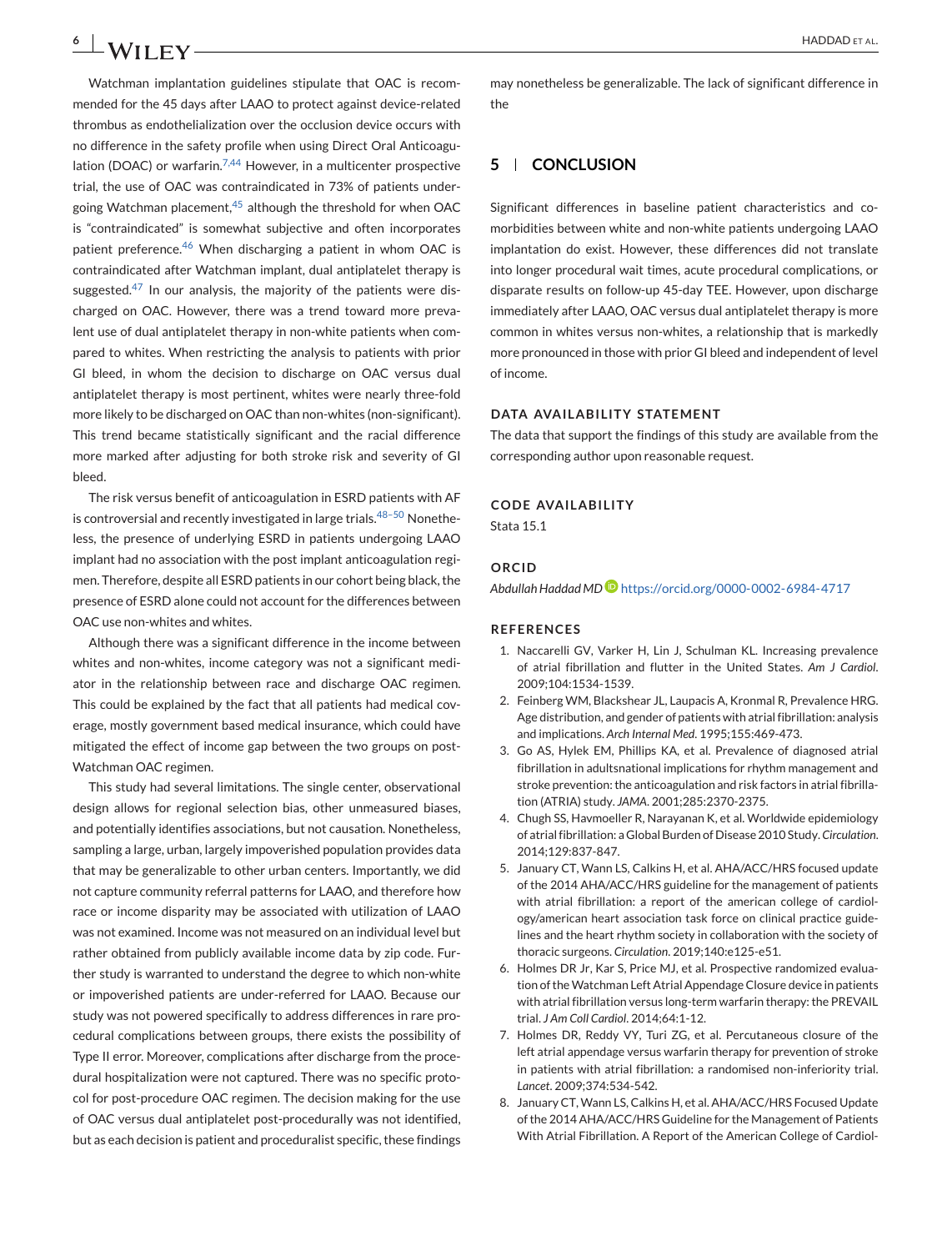<span id="page-9-0"></span>ogy/American Heart Association Task Force on Clinical Practice Guidelines and the Heart Rhythm Society. *Circulation*. 2019;74:104-132.

- 9. Reddy VY, Sievert H, Halperin J, et al. Percutaneous left atrial appendage closure vs warfarin for atrial fibrillation: a randomized clinical trial. *JAMA*. 2014;312:1988-1998.
- 10. Moussa Pacha H, Al-Khadra Y, Soud M, Darmoch F, Moussa Pacha A, Alraies MC. Percutaneous devices for left atrial appendage occlusion: a contemporary review. *World J Cardiol*. 2019;11:57-70.
- 11. Kabra R, Girotra S, Vaughan Sarrazin M. Refining stroke prediction in atrial fibrillation patients by addition of African-American ethnicity to CHA2DS2-VASc score. *J Am Coll Cardiol*. 2016;68:461-470.
- 12. Limdi NA, Brown TM, Shendre A, Liu N, Hill CE, Beasley TM. Quality of anticoagulation control and hemorrhage risk among African American and European American warfarin users. *Pharmacogenet Genom*. 2017;27:347-355.
- 13. Holmes DR, Reddy VY, Gordon NT, et al. Long-term safety and efficacy in continued access left atrial appendage closure registries. *J Am Coll Cardiol*. 2019;74:2878-2889.
- 14. Alkhouli M, Alqahtani F, Holmes DR, Berzingi C. Racial disparities in the utilization and outcomes of structural heart disease interventions in the United States. *J Am Heart Assoc*. 2019;8:e012125.
- 15. Groeneveld PW, Sonnad SS, Lee AK, Asch DA, Shea JE. Racial differences in attitudes toward innovative medical technology. *J Gen Intern Med*. 2006;21:559-563.
- 16. DoescherMP, Saver BG, Fiscella K, Franks P. Racial/ethnic inequities in continuity and site of care: location, location, location. *Health Serv Res*. 2001;36:78-89.
- 17. Graham G. Disparities in cardiovascular disease risk in the United States. *Curr Cardiol Rev*. 2015;11:238-245.
- 18. Riley WJ. Health disparities: gaps in access, quality and affordability of medical care. *Trans Am Clin Climatol Assoc*. 2012;123:167-174.
- 19. Goldberg RJ, Gore JM, McManus DD, et al. Race and place differences in patients hospitalized with an acute coronary syndrome: is there double jeopardy? Findings from TRACE-CORE. *Prev Med*. 2017;6:1-8.
- 20. DiGiorgi PL, Baumann FG, O'Leary AM, et al. Mitral valve disease presentation and surgical outcome in African-American patients compared with white patients. *Ann Thorac Surg*. 2008;85:89-93.
- 21. Hannan EL, van Ryn M, Burke J, et al. Access to coronary artery bypass surgery by race/ethnicity and gender among patients who are appropriate for surgery. *Med Care*. 1999;37:68-77.
- 22. Sick PB, Schuler G, Hauptmann KE, et al. Initial worldwide experience with the WATCHMAN left atrial appendage system for stroke prevention in atrial fibrillation. *J Am Coll Cardiol*. 2007;49:1490-1495.
- 23. U.S. Census Bureau. American community survey estimates (September 2015). [https://www.census.gov/programs-surveys/](https://www.census.gov/programs-surveys/acs/technical-documentation/table-and-geography-changes/2013/5-year.html) [acs/technical-documentation/table-and-geography-changes/2013/](https://www.census.gov/programs-surveys/acs/technical-documentation/table-and-geography-changes/2013/5-year.html) [5-year.html](https://www.census.gov/programs-surveys/acs/technical-documentation/table-and-geography-changes/2013/5-year.html)
- 24. Mehran R, Rao SV, Bhatt DL, et al. Standardized bleeding definitions for cardiovascular clinical trials: a consensus report from the Bleeding Academic Research Consortium. *Circulation*. 2011;123:2736-2747.
- 25. VanderWeele TJ, Robinson WR. On the causal interpretation of race in regressions adjusting for confounding and mediating variables. *Epidemiology*. 2014;25:473-484.
- 26. Dewland TA, Olgin JE, Vittinghoff E, Marcus GM. Incident atrial fibrillation among Asians, Hispanics, blacks, and whites. *Circulation*. 2013;128:2470-2477.
- 27. Marcus GM, Alonso A, Peralta CA, et al. European ancestry as a risk factor for atrial fibrillation in African Americans. *Circulation*. 2010;122:2009-2015.
- 28. Whitman IR, Vittinghoff E, DeFilippi CR, et al. NT -pro BNP as a mediator of the racial difference in incident atrial fibrillation and heart failure. *J Am Heart Assoc*. 2019;8:e010868.
- 29. Volgman AS, Bairey Merz CN, Benjamin EJ, et al. Sex and race/ethnicity differences in atrial fibrillation. *J Am Coll Cardiol*. 2019;74:2812.
- 30. National Research Council Panel on Race E, Health in Later L. The National Academies Collection: reports funded by National Institutes of Health. In Bulatao RA, Anderson NB, eds. The National Academies Collection: reports funded by National Institutes of Health. *Understanding Racial and Ethnic Differences in Health in Late Life: A Research Agenda*. Washington, DC: National Academies Press (US).
- 31. Copyright © 2004, National Academies; 2004.
- 32. Nashef SA, Roques F, Michel P, Gauducheau E, Lemeshow S, Salamon R. European system for cardiac operative risk evaluation (EuroSCORE). *Eur J Cardiothorac Surg*. 1999;16:9-13.
- 33. Edwards FH, Clark RE, Schwartz M. Coronary artery bypass grafting: the society of thoracic surgeons national database experience. *Ann Thorac Surg*. 1994;57:12-19.
- 34. U.S. Census Bureau. *Poverty rates for selected detailed race and Hispanic groups by state and place*. U.S. Census Bureau; Washington, DC: 2013.
- 35. Kupsky DF,Wang DD, Eng M, et al. Socioeconomic disparities in access for watchman device insertion in patients with atrial fibrillation and at elevated risk of bleeding. *Structural Heart*. 2019;3:144-149.
- 36. Vivo RP, Krim SR, Liang L, et al. Short- and long-term rehospitalization and mortality for heart failure in 4 racial/ethnic populations. *J Am Heart Assoc*. 2014;3:e001134.
- 37. Cesena FH, Favarato D, César LA, de Oliveira SA, da Luz PL. Cardiac complications during waiting for elective coronary artery bypass graft surgery: incidence, temporal distribution and predictive factors. *Eur J Cardiothorac Surg*. 2004;25:196-202.
- 38. Sobolev BG, Fradet G, Kuramoto L, Rogula B. An observational study to evaluate 2 target times for elective coronary bypass surgery. *Med Care*. 2012;50:611-619.
- 39. Bradley CJ, Dahman B, Shickle LM, Lee W. Surgery wait times and specialty services for insured and uninsured breast cancer patients: does hospital safety net status matter? *Health Serv Res*. 2012;47:677-697.
- 40. Medicine Io. *Coverage Matters: Insurance and Health Care*. Washington, DC: The National Academies Press; 2001. 203 p.
- 41. Singh TP, Almond CS, Taylor DO, Milliren CE, Graham DA. Racial and ethnic differences in wait-list outcomes in patients listed for heart transplantation in the United States. *Circulation*. 2012;125:3022- 3030.
- 42. Bonow RO, Grant AO, Jacobs AK. The cardiovascular state of the union: confronting healthcare disparities. *Circulation*. 2005;111:1205- 1207.
- 43. Napan S, Kashinath R, Orig M, Kadri S, Khadra S. Racial difference in cardiovascular outcomes following percutaneous coronary intervention in a public health service patient population. *J Invasive Cardiol*. 2010;22:168-173.
- 44. Kobayashi T, Glorioso TJ, Armstrong EJ, et al. Comparative outcomes after percutaneous coronary intervention among black and white patients treated at US veterans affairs hospitals. *JAMA Cardiology*. 2017;2:967-975.
- 45. Cohen JA, Heist EK, Galvin J, et al. A comparison of postprocedural anticoagulation in high-risk patients undergoing WATCHMAN device implantation. *Pacing Clin Electrophysiol*. 2019;42:1304-1309.
- 46. Boersma LV, Ince H, Kische S, et al. Efficacy and safety of left atrial appendage closure with WATCHMAN in patients with or without contraindication to oral anticoagulation: 1-Year follow-up outcome data of the EWOLUTION trial. *Heart Rhythm*. 2017;14:1302-1308.
- 47. Ogilvie IM, Newton N, Welner SA, Cowell W, Lip GY. Underuse of oral anticoagulants in atrial fibrillation: a systematic review. *Am J Med*. 2010;123:638-645.e4.
- 48. Reddy VY, Möbius-Winkler S, Miller MA, et al. Left atrial appendage closure with the Watchman device in patients with a contraindication for oral anticoagulation: the ASAP study (ASA Plavix Feasibility Study With Watchman Left Atrial Appendage Closure Technology). *J Am Coll Cardiol*. 2013;61:2551-2556.